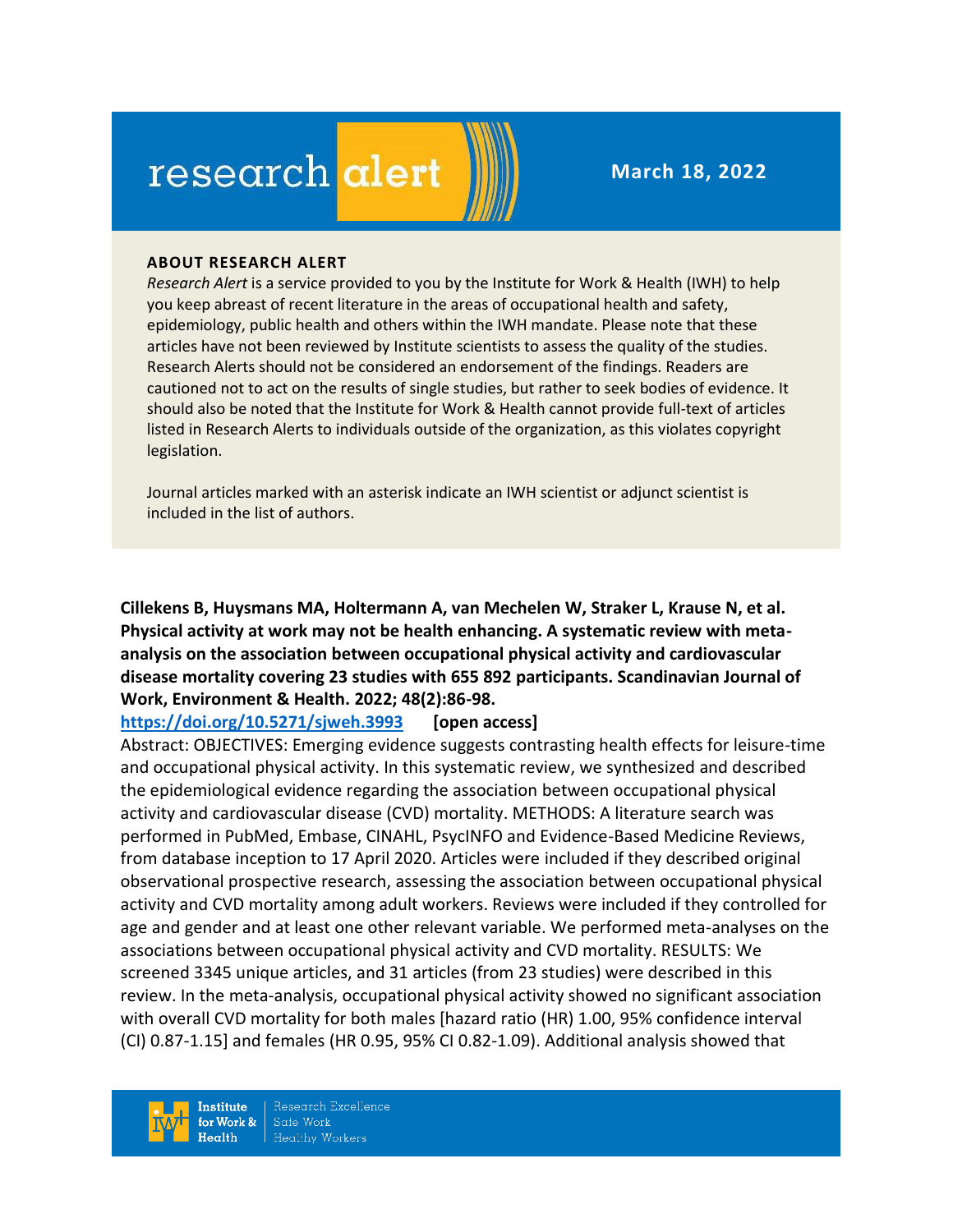higher levels of occupational physical activity were non-significantly associated with a 15% increase in studies reporting on the outcome ischemic heart disease mortality (HR 1.15, 95% CI 0.88-1.49). CONCLUSIONS: While the beneficial association between leisure-time physical activity and CVD mortality has been widely documented, occupational physical activity was not found to have a beneficial association with CVD mortality. This observation may have implications for our appreciation of the association between physical activity and health for workers in physically demanding jobs, as occupational physical activity may not be health enhancing

## **Delman J and Adams LB. Barriers to and facilitators of vocational development for Black young adults with serious mental illnesses. Psychiatric Rehabilitation Journal. 2022; 45(1):1- 10.**

#### **<https://doi.org/10.1037/prj0000505>**

Abstract: OBJECTIVE: Black young adults with serious mental illnesses (SMI) have low rates of employment and school completion. Racial disparities exist in the delivery of vocational services, with Black people less likely to be screened in, and if screened in less likely to receive job training. This qualitative exploratory study examined how Black young adults with SMI perceive the barriers and facilitators to achieving their vocational goals. METHOD: Our conceptual model for this study is the Social-Ecological Model (SEM), which contains four domains of analysis (intrapersonal, interpersonal, community, and societal), informed by Critical Race Theory (CRT). We completed semistructured, qualitative interviews with 28 Black young adults with SMI. We analyzed data using qualitative content and inductive analyses. RESULTS: Numerous respondents were experiencing racial discrimination in their vocational pursuits and their lives overall, and expressed doubts about achieving vocational success in racially imbalanced environments. Facilitating their vocational growth was trusting relationships with nonjudgmental and understanding vocational counselors (VC) who provided supports reflecting client preferences. As college students, respondents benefited from the presence and accessibility of Black faculty and students. As employees, they valued workplace supervisors who provided direct support and feedback. CONCLUSIONS AND IMPLICATIONS FOR PRACTICE: Black young adults with SMI face high and racialized barriers to pursuing work and education at multiple socioecological levels. The field of psychiatric rehabilitation should prepare VCs to understand and address the needs and expressed preferences of Black young adults with SMI. Also called for is research, centered on and directed by Black communities, on the effectiveness of race-conscious vocational practices. (PsycInfo Database Record (c) 2022 APA, all rights reserved)

**Ervasti J, Aalto V, Pentti J, Oksanen T, Kivimaki M, and Vahtera J. Association of changes in work due to COVID-19 pandemic with psychosocial work environment and employee health: a cohort study of 24 299 Finnish public sector employees. Occupational & Environmental Medicine. 2022; 79(4):233-241.** 

**<https://doi.org/10.1136/oemed-2021-107745>[open access]**

Research Excellence **Institute** Safe Work for Work &  $Health$ **Healthy Workers**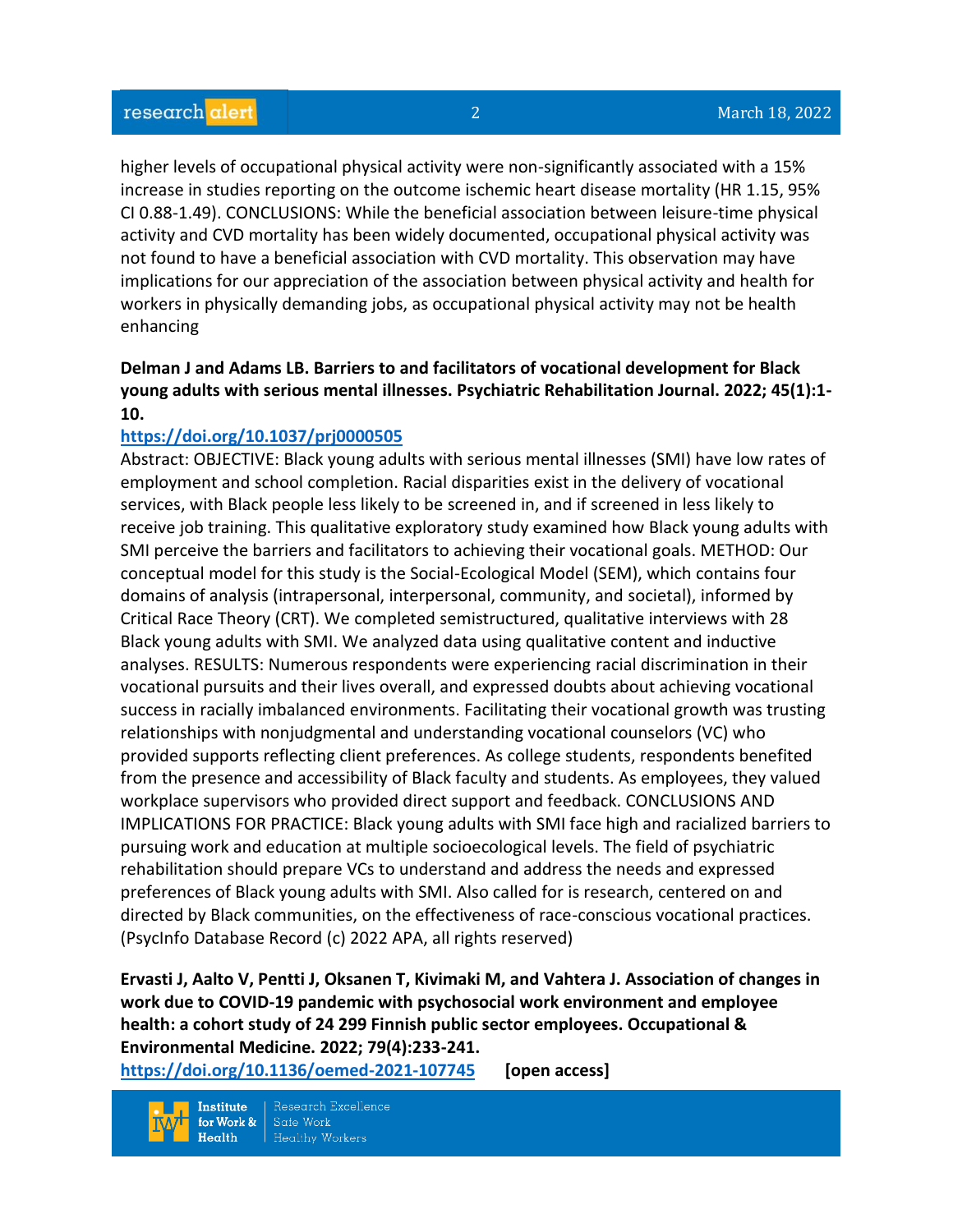Abstract: OBJECTIVES: To examine the associations of COVID-19-related changes in work with perceptions of psychosocial work environment and employee health. METHODS: In a cohort of 24299 Finnish public sector employees, psychosocial work environment and employee well-being were assessed twice before (2016 and 2018=reference period) and once during (2020) the COVID-19 pandemic. Those who reported a change (='Exposed') in work due to the pandemic (working from home, new tasks or team reorganisation) were compared with those who did not report such change (='Non-exposed'). RESULTS: After adjusting for sex, age, socioeconomic status and lifestyle risk score, working from home (44%) was associated with greater increase in worktime control (standardised mean difference (SMD)(Exposed)=0.078, 95% CI 0.066 to 0.090; SMD(Non-exposed)=0.025, 95% CI 0.014 to 0.036), procedural justice (SMD(Exposed)=0.101, 95% CI 0.084 to 0.118; SMD(Nonexposed)=0.053, 95% CI 0.038 to 0.068), workplace social capital (SMD(Exposed)=0.094, 95% CI 0.077 to 0.110; SMD(Non-exposed)=0.034, 95% CI 0.019 to 0.048), less decline in self-rated health (SMD(Exposed)=-0.038, 95% CI -0.054 to -0.022; SMD(Non-exposed)=-0.081, 95% CI - 0.095 to -0.067), perceived work ability (SMD(Exposed)=-0.091, 95% CI -0.108 to -0.074; SMD(Non-exposed)=-0.151, 95% CI -0.167 to -0.136) and less increase in psychological distress (risk ratio (RR)(Exposed)=1.06, 95% CI 1.02 to 1.09; RR(Non-exposed)=1.16, 95% CI 1.13 to 1.20). New tasks (6%) were associated with greater increase in psychological distress (RR(Exposed)=1.28, 95% CI 1.19 to 1.39; RR(Non-exposed)=1.10, 95% CI 1.07 to 1.12) and team reorganisation (5%) with slightly steeper decline in perceived work ability (SMD(Exposed)=-0.151 95% CI -0.203 to -0.098; SMD(Non-exposed)=-0.124, 95% CI -0.136 to -0.112). CONCLUSION: Employees who worked from home during the pandemic had more favourable psychosocial work environment and health, whereas those who were exposed to work task changes and team reorganisations experienced more adverse changes

## **Feijo FR, Pearce N, Faria NMX, Carvalho MP, Szortyka ALSC, Oliveira PAB, et al. The role of workplace bullying in low back pain: a study with civil servants from a middle-income country. Journal of Pain. 2022; 23(3):459-471.**

## **<https://doi.org/10.1016/j.jpain.2021.09.008>**

Abstract: This is a cross-sectional study that analysed the association between workplace bullying and LBP. The participants were 894 judicial civil servants from Porto Alegre, southern Brazil. Workplace Bullying was measured by the Negative Acts Questionnaire (NAQ-r) and Low Back Pain by the Nordic Questionnaire for Musculoskeletal Symptoms (NQMS). Logistic Regression was used to analyse data and test hypotheses. The prevalence of LBP in the last 7 days was 50.1%, while the overall prevalence of Chronic LBP was 19.3%. Some psychosocial factors at work were strongly associated with both outcomes. Workplace bullying was strongly associated with LBP, even after adjustment for several covariates. The odds of LBP in the last 7 days among bullied workers was 1.89 (95% CI: 1.31-2.71) times higher, compared to non-bullied. Workplace bullying was also associated with chronic LBP after adjustment for sociodemographic, behavioural and some occupational factors (OR = 1.60; 95% CI: 1.05-2.44). Psychosocial factors at work, and particularly workplace bullying, were strong risk factors for

**Institute** for Work &  $Health$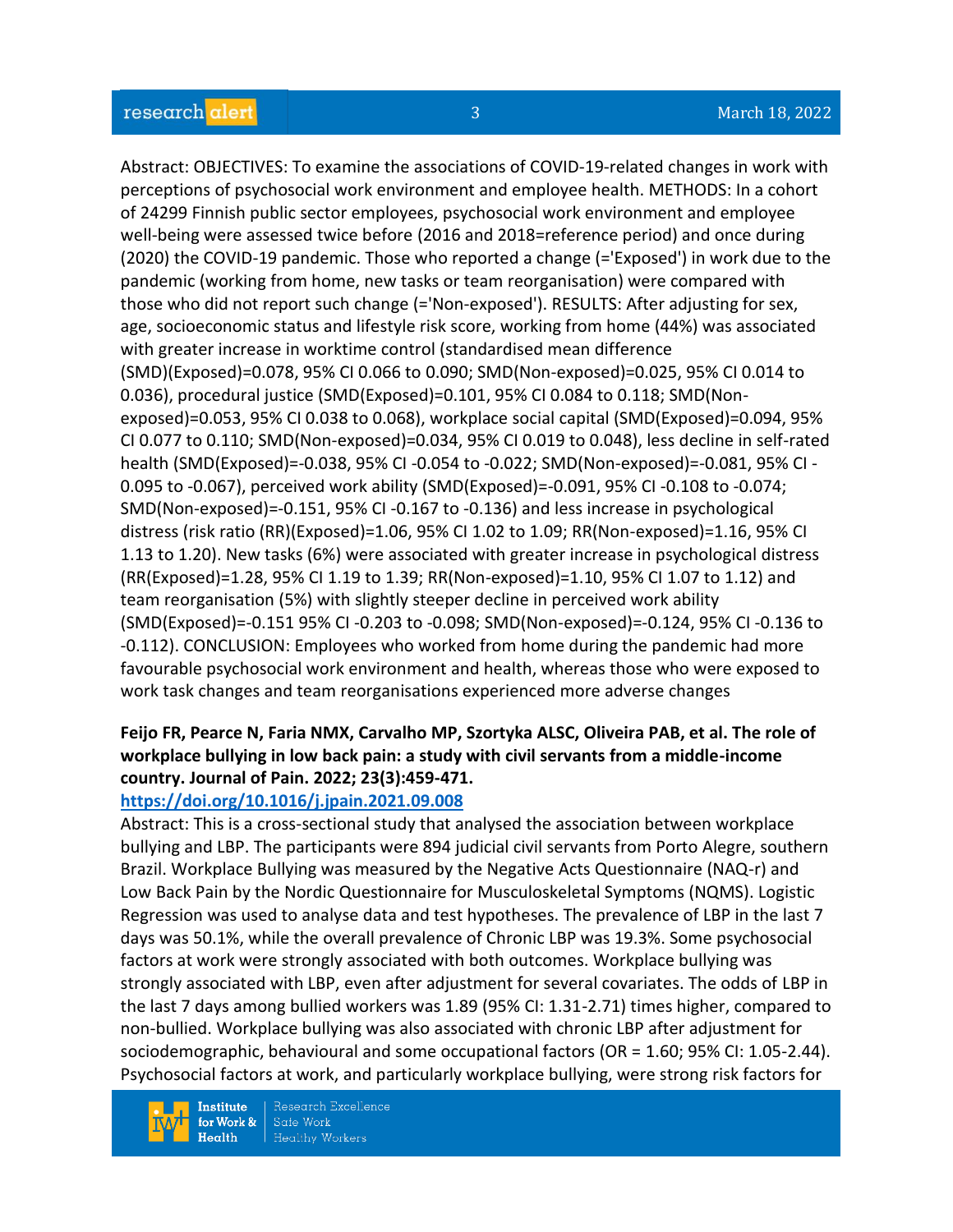LBP, in contrast to most individual factors, and dose-response patterns were showed. Positive associations between bullying and LBP raise hypotheses on causation, and the role of psychosocial factors at work are discussed. Further longitudinal studies should address these hypotheses, investigating causal paths, mechanisms and possible mediation. PERSPECTIVES: As a psychosocial risk, workplace bullying may play a role in low back pain and can be focus of interventions to prevent LBP. Dose-response patterns on the association between workplace bullying and low back pain are discussed and hypotheses are raised. The paper addresses different ways of measuring and categorising bullying at work, in order to study the relationship between bullying and pain.

## **Fried KW and DeLeo PC. Demonstrating the protective effect of a 70-year-old occupational exposure limit against pneumoconiosis caused by mica. Toxicology and Industrial Health. 2022; 38(2):63-69.**

# **<https://doi.org/10.1177/07482337211062281>[open access]** Abstract: Workers involved in crushing, milling, screening, and bagging of mica scrap are at increased risk to develop pneumoconiosis, a progressive material overloading of the lung that can lead to fibrosis and, in the later stages, to dyspnea. Pneumoconiosis is only seen after 10- 20 years of respiratory mica exposure, and it can have a latency period of up to 40 yearstoday's cases date back to exposures during the second half of the 20th century. An occupational lifetime exposure level of 3 mg/m3 respirable mica dust has been considered to present no risk of pneumoconiosis since 1951 when the American Conference of Governmental Industrial Hygienists (ACGIH) established a 20 million particles per cubic foot (mppcf) (3.5 mg/m3 respirable particles) exposure limit. As a result, numbers of unspecified and other pneumoconioses in the United States have steadily declined since the early 1970s. Data from the National Institute for Occupational Safety and Health documents a 91% decrease between 1972 and 2014 (i.e., the peak of documented cases and the latest reported data) for combined cases of aluminosis, berylliosis, stannosis, siderosis, and fibrosis from production and use of bauxite, graphite fibers, wollastonite, cadmium, Portland cement, emery, kaolin, antimony, and mica. Ample evidence indicates that the 70-year-old occupational lifetime exposure level of 3 mg/m3 respirable mica dust is protective of workers' health.

**Gu J and Guo F. How fatigue affects the safety behaviour intentions of construction workers: an empirical study in Hunan, China. Safety Science. 2022; 149:105684. <https://doi.org/10.1016/j.ssci.2022.105684>** 

**Hittle BM, Norrell RM, Omololu SO, and Gresham-Ulrich M. Retirement center worker sleep health assessment during the COVID-19 pandemic. Workplace Health & Safety. 2022; [epub ahead of print].**

#### **<https://doi.org/10.1177/21650799211054863>**

Abstract: BACKGROUND: Sleep health disturbances can increase risks for workplace injury,

Institute Research Excellence Safe Work for Work &  $Heath$ **Healthy Workers**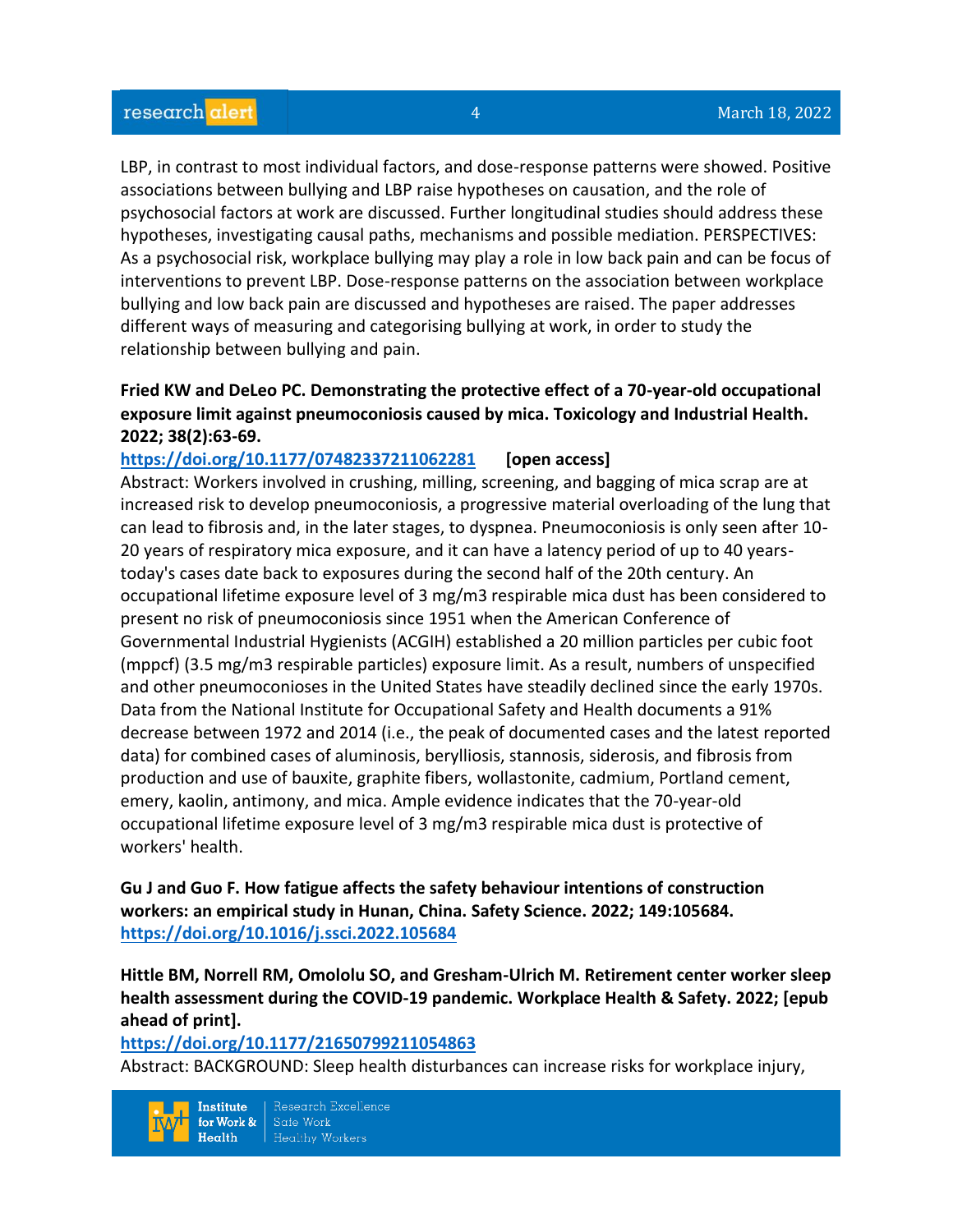## research alert

error, and poor worker health. Essential workers have reported sleep disturbances since the COVID-19 pandemic onset, which may jeopardize their health and safety. The aims of this project were to assess sleep health among Continuing Care Retirement Community (CCRC) workers, examine potential differences between worker types, and describe the selfperceived impact of COVID-19 on workers' workload and sleep. METHODS: Through an academic-practice partnership, this needs assessment used a cross-sectional design that collected self-report data during fall 2020 from CCRC workers. Guided by the Workplace Health Model, survey questions included work characteristics, sleep health, and COVID-19 impact on sleep and workload. FINDINGS: Ninety-four respondents completed the survey across multiple departments. Respondents (n = 34, 36.2%) reported sleeping below recommended hours on workdays. The majority scored above the population mean on Patient-Reported Outcomes Measurement (PROMIS) measures of sleep disturbance (n = 52, 55.3%), sleep-related impairment (n = 49, 52.1%), and fatigue (n = 49, 52.1%). Differences in workday total sleep time and fatigue were noted among shift workers versus nonshift workers, with shift workers reporting less sleep and more fatigue. Shorter sleep duration was noted among respondents working shifts 10 or more hours compared with those working 8 hours. Pandemic-related workload increase was reported by 22.3% (n = 21) of respondents, with 17% (n = 16) noting more than one type of workload change. Since COVID-19 onset, 36.2% (n = 34) reported no sleep changes and 35.1% (n = 33) reported sleeping less. A medium, positive relationship was found between increased changes in work due to COVID-19 and increased difficulties sleeping (r = .41, n = 73, p = .000). CONCLUSION/APPLICATION TO PRACTICE: Proper sleep health is essential to workplace safety and worker health. By assessing sleep health during a crisis, occupational health nurses can identify opportunities to support worker health and safety, through sleep education, monitoring for sleepiness and fatigue, ensuring countermeasures are available (e.g., caffeine), and assessing for opportunities to change organizational policies

## **Howe EI, Andelic N, Fure SCR, Roe C, Soberg HL, Hellstrom T, et al. Cost-effectiveness analysis of combined cognitive and vocational rehabilitation in patients with mild-tomoderate TBI: results from a randomized controlled trial. BMC Health Services Research. 2022; 22(1):185.**

#### **<https://doi.org/10.1186/s12913-022-07585-3>[open access]**

Abstract: Background: Traumatic brain injury (TBI) represents a financial burden to the healthcare system, patients, their families and society. Rehabilitation interventions with the potential for reducing costs associated with TBI are demanded. This study evaluated the costeffectiveness of a randomized, controlled, parallel group trial that compared the effectiveness of a combined cognitive and vocational intervention to treatment as usual (TAU) on vocational outcomes. Methods: One-hundred sixteen participants with mild-tomoderate TBI were recruited from an outpatient clinic at Oslo University Hospital, Norway. They were randomized to a cognitive rehabilitation intervention (Compensatory Cognitive Training, CCT) and Supported Employment (SE) or TAU in a 1:1 ratio. Costs of CCT-SE and

**Institute** for Work &  $Health$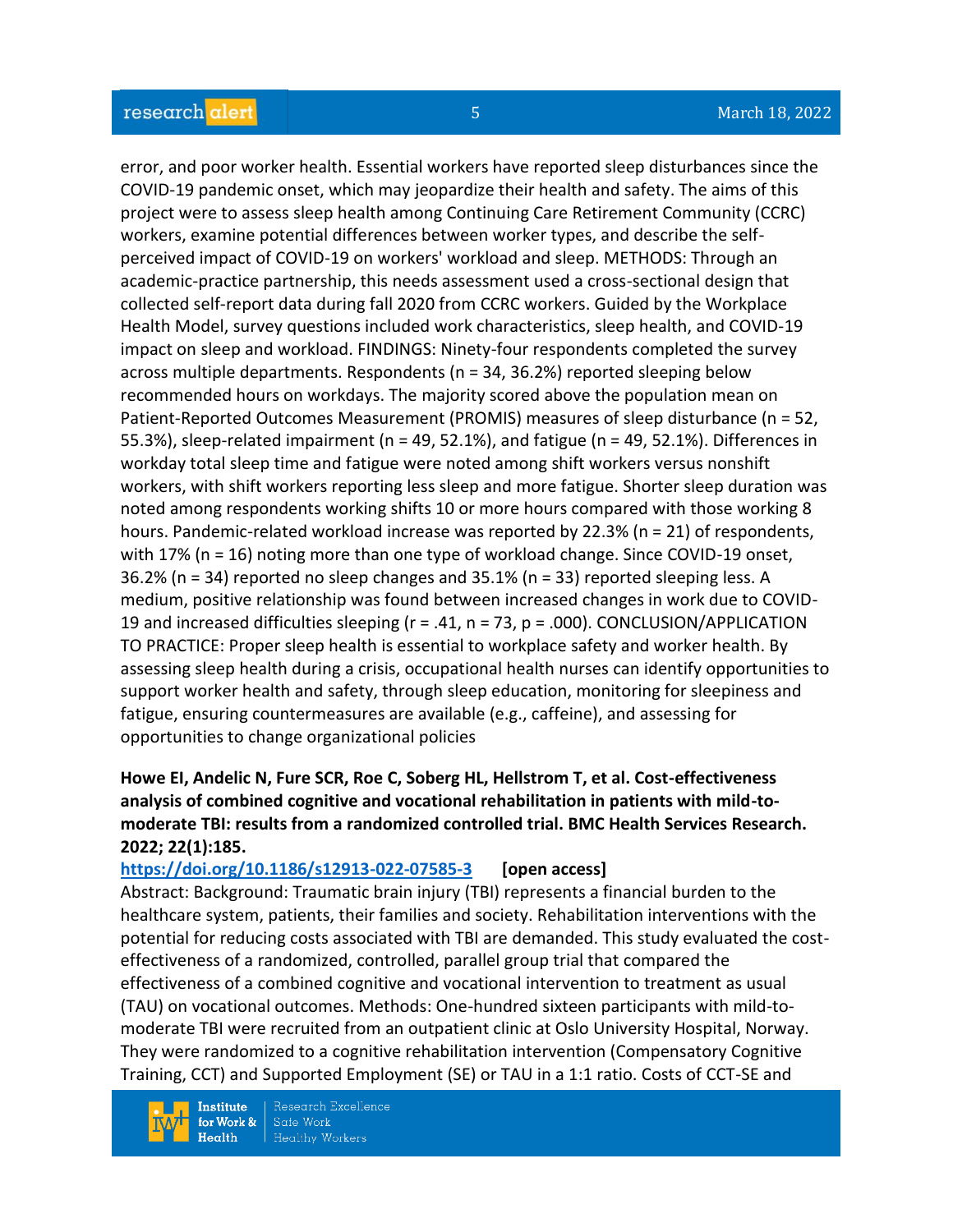TAU, healthcare services, informal care and productivity loss were assessed 3, 6 and 12 months after study inclusion. Cost-effectiveness was evaluated from the difference in number of days until return to pre-injury work levels between CCT-SE and TAU and qualityadjusted life years (QALYs) derived from the EQ-5D-5L across 12 months follow-up. Costutility was expressed in incremental cost-effectiveness ratio (ICER). Results: The mean total costs of healthcare services was € 3,281 in the CCT-SE group and € 2,300 in TAU, informal care was € 2,761 in CCT-SE and € 3,591 in TAU, and productivity loss was € 30,738 in CCT-SE and € 33,401 in TAU. Costs related to productivity loss accounted for 84% of the total costs. From a healthcare perspective, the ICER was  $\epsilon$  56 per day earlier back to work in the CCT-SE group. Given a threshold of € 27,500 per QALY gained, adjusting for baseline difference in EQ-5D-5L index values revealed a net monetary benefit (NMB) of € -561 (0.009\*27,500-979) from the healthcare perspective, indicating higher incremental costs for the CCT-SE group. From the societal perspective, the NMB was  $\epsilon$  1,566 (0.009\*27,500-(-1,319)), indicating that the CCT-SE intervention was a cost-effective alternative to TAU. Conclusions: Costs associated with productivity loss accounted for the majority of costs in both groups and were lower in the CCT-SE group. The CCT-SE intervention was a cost-effective alternative to TAU when considering the societal perspective, but not from a healthcare perspective.

## **Hulls PM, Richmond RC, Martin RM, Chavez-Ugalde Y, and de Vocht F. Workplace interventions that aim to improve employee health and well-being in male-dominated industries: a systematic review. Occupational & Environmental Medicine. 2022; 79(2):77- 87.**

#### **<https://doi.org/10.1136/oemed-2020-107314>[open access]**

Abstract: The published evidence on whether workplace health and well-being interventions are as effective in male-dominated industries compared with mixed-gender environments has not been synthesised. We performed a systematic review of workplace interventions aimed at improving employee health and well-being in male-dominated industries. We searched Web of Knowledge, PubMed, Medline, Cochrane Database and Web of Science for articles describing workplace interventions in male-dominated industries that address employee health and well-being. The primary outcome was to determine the effectiveness of the intervention and the process evaluation (intervention delivery and adherence). To assess the quality of evidence, Cochrane Collaboration's Risk of Bias Tool was used. Due to the heterogeneity of reported outcomes, meta-analysis was performed for only some outcomes and a narrative synthesis with albatross plots was presented. After full-text screening, 35 studies met the eligibility criteria. Thirty-two studies delivered the intervention face-to-face, while two were delivered via internet and one using postal mail. Intervention adherence ranged from 50% to 97%, dependent on mode of delivery and industry. 17 studies were considered low risk of bias. Albatross plots indicated some evidence of positive associations, particularly for interventions focusing on musculoskeletal disorders. There was little evidence of intervention effect on body mass index and systolic or diastolic blood pressure. Limited to moderate evidence of beneficial effects was found for workplace health and well-being

**Institute** for Work &  $Health$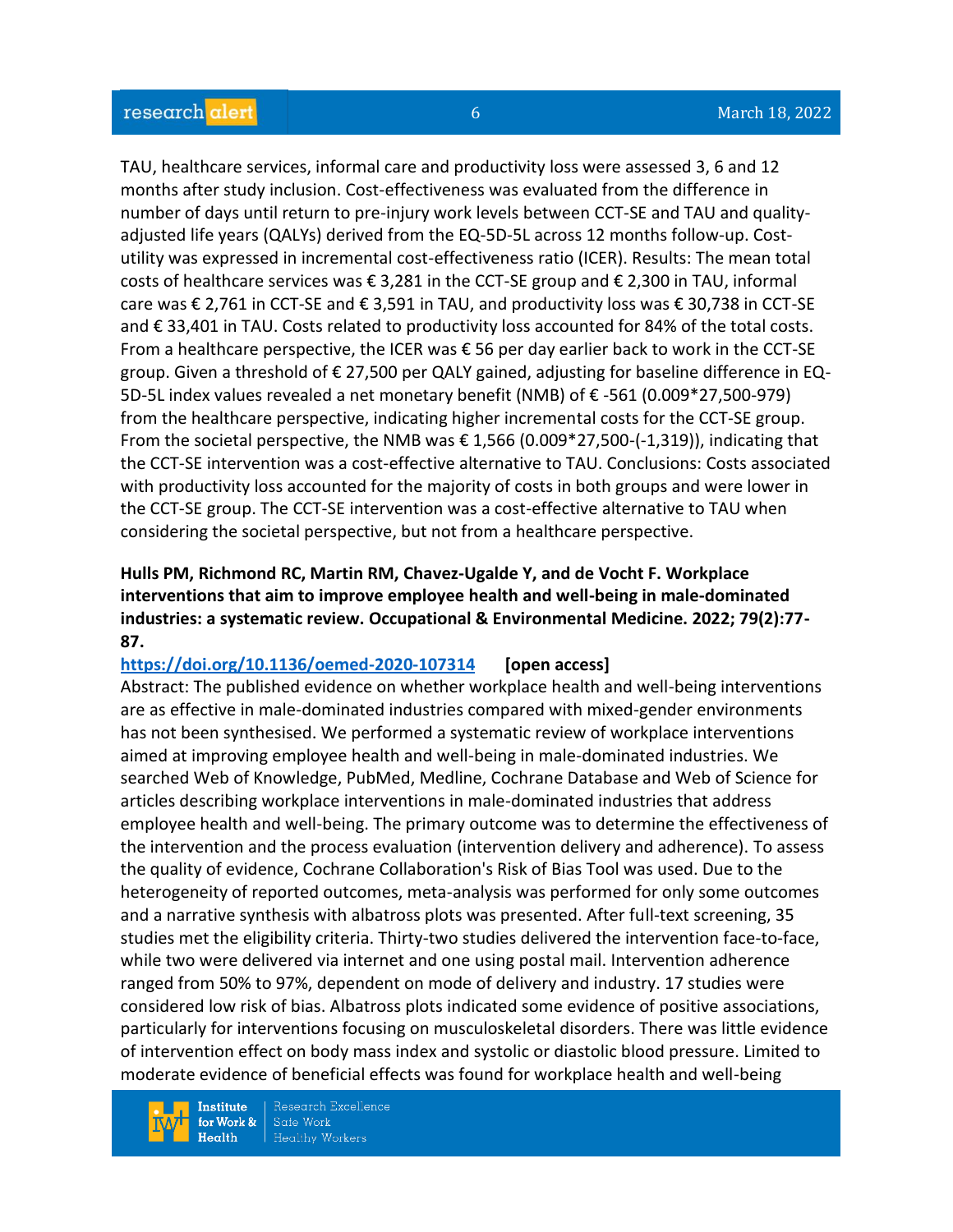interventions conducted within male-dominated industries. Such interventions in the workplace can be effective, despite a different culture in male-dominated compared with mixed industries, but are dependent on delivery, industry and outcome. CRD42019161283

# **Knardahl S and Christensen JO. Working at home and expectations of being available: effects on perceived work environment, turnover intentions, and health. Scandinavian Journal of Work, Environment & Health. 2022; 48(2):99-108.**

#### **<https://doi.org/10.5271/sjweh.3996>**

Abstract: OBJECTIVES: The aim of this study was to determine if (i) working at home and (ii) expectations of being available to the employer in their spare time influences employees' perceptions of their work environment and well-being, health, organizational commitment, or intention to leave. METHODS: We conducted cross-sectional analyses of survey data from 7861 office workers reporting hours worked at home and 3146 reporting frequency of expectations of being available to the employer in spare time (availability expectations). Prospective analyses (two-year follow up) comprised 5258 and 2082, respectively. Dependent variables were work factors previously associated with health complaints, mental distress, positive affect, work-private life conflict, commitment, and intention to leave. Random intercept linear and logistic regressions controlled for time worked (in addition to regular hours), age, gender, and skill level. RESULTS: "Hours working at home" was cross-sectionally associated with higher levels of demands, role ambiguity, role conflicts, decision control, empowering leadership, human resource primacy, commitment, work-private life conflict, and lower support from co-workers. "Availability expectations" was associated with higher levels of demands, role conflicts, neck pain, mental distress, thinking that work was not finished when going to bed, sleep problems, work-private life conflict, intentions to leave and with lower levels of superior support, co-worker support, fair leadership, and commitment. There were no prospective associations. CONCLUSIONS: Working at home was associated with both positive and negative factors. Specific factors pertaining to role expectations and support from co-workers pose challenges. Availability expectations was associated with potentially negative work factors and health, organizational commitment, and intentions to leave. There were no long-term effects

## **Lee T, Roy A, Power P, Sembajwe G, and Dropkin J. Ergonomic exposures and control measures associated with mass fatality decedent handling in morgues and body collection points in a New York healthcare system during COVID-19: a case series. International Journal of Industrial Ergonomics. 2022; 88:103260.**

#### **<https://doi.org/10.1016/j.ergon.2022.103260>[open access]**

Abstract: INTRODUCTION: In April 2020, novel coronavirus SARS-CoV-2 (COVID-19) produced an ongoing mass fatality event in New York. This overwhelmed hospital morgues necessitating emergent expansion of capacity in the form of refrigerated trucks, trailers, and shipping containers referred to as body collection points (BCPs). The risks for musculoskeletal injury during routine and mass fatality mortuary operations and experiences of decedent

**Institute** for Work &  $Health$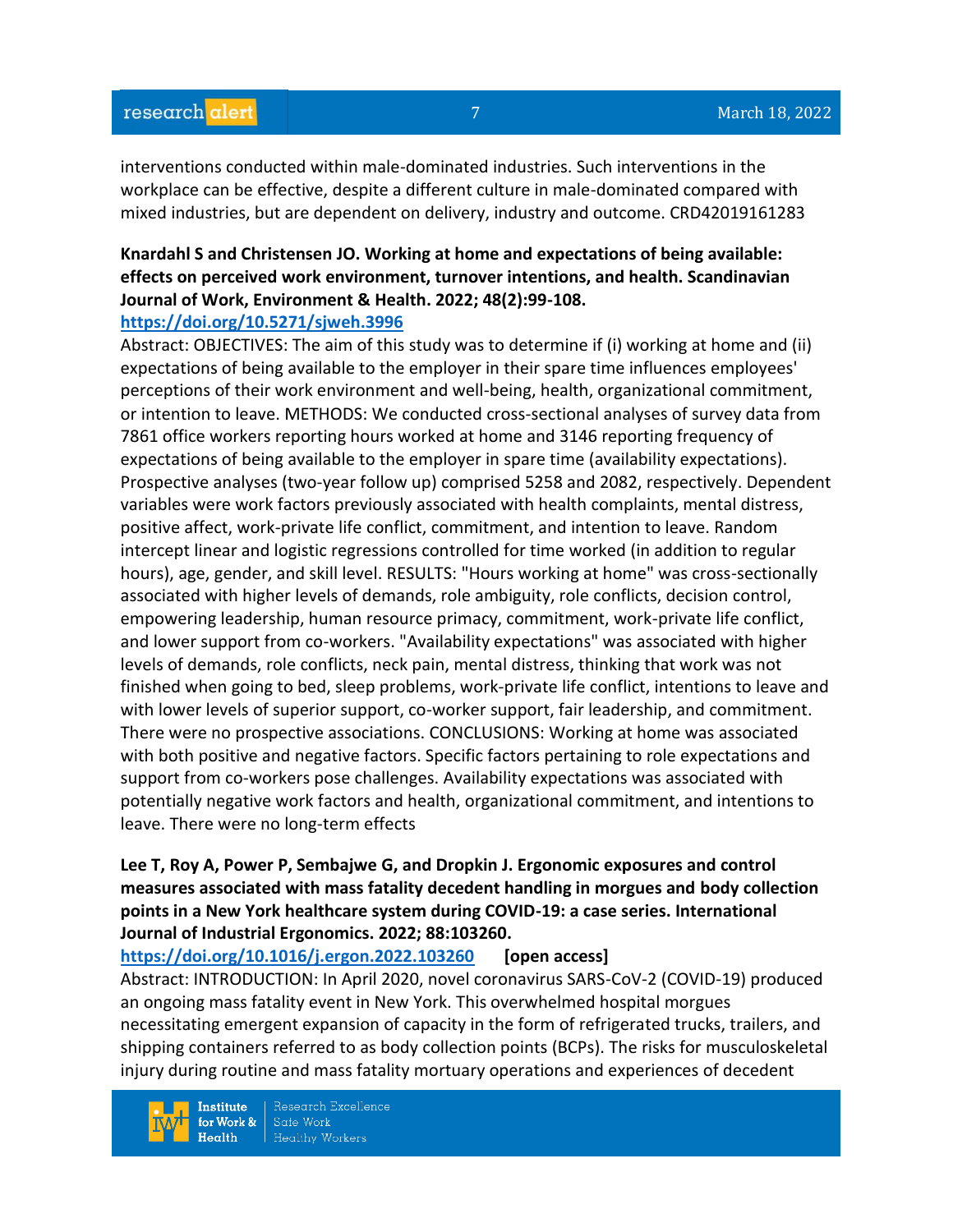handlers throughout the "first wave" of COVID-19 are presented along with mitigation strategies. METHODS: Awareness of the high rates of musculoskeletal injury among health care workers due to ergonomic exposures from patient handling, including heavy and repetitive manual lifting, prompted safety walkthroughs of mortuary operations at multiple hospitals within a health system in New York State by workforce safety specialists. Site visits sought to identify ergonomic exposures and ameliorate risk for injury associated with decedent handling by implementing engineering, work practice, and administrative controls. RESULTS: Musculoskeletal exposures included manual lifting of decedents to high and low surfaces, non-neutral postures, maneuvering of heavy equipment, and push/pull forces associated with the transport of decedents. DISCUSSION: Risk mitigation strategies through participatory ergonomics, education on body mechanics, development of novel handling techniques implementing friction-reducing aides, procurement of specialized equipment, optimizing BCP design, and facilitation of communication between hospital and system-wide departments are presented along with lessons learned. After-action review of health system workers' compensation data found over four thousand lost workdays due to decedent handling related incidents, which illuminates the magnitude of musculoskeletal injury risk to decedent handlers

# **Lerche AF, Mathiassen SE, Rasmussen CL, Straker L, Sogaard K, and Holtermann A. Designing industrial work to be 'just right' to promote health: a study protocol for a goldilocks work intervention. BMC Public Health. 2022; 22(1):381.**

**<https://doi.org/10.1186/s12889-022-12643-w>[open access]**

Abstract: Background: The Goldilocks Work Principle expresses that productive work should be designed to promote workers' health. We recently showed that it is feasible to develop and implement modifications to productive work that change physical behaviors (i.e. sitting, standing and being active) in a direction that may promote health among industrial workers. Therefore, the aim of the present study is to conduct a cluster randomised controlled trial investigating health effects of implementing the Goldilocks Work intervention among industrial workers. Methods: Our implementation plan consists of educating work teams, organizing implementation meetings, and providing feedback to workers. Three meetings with a preselected local workplace group will be scheduled. The first meeting educates the group to use a planning tool by which work can be planned to have 'just right' physical behaviors. The second and third meetings will focus on supporting implementation of the tool in daily work. An expected 28 clusters of work teams across two participating production sites will be randomized to either intervention or control group. Data collection will consist of 1) questionnaires regarding work and musculoskeletal health, 2) wearable sensor measurements of the physical behavior, and 3) assessment of general health indicators, including BMI, blood pressure, and fat percentage. The primary outcome is musculoskeletal health, measured by low back pain intensity, and secondary outcomes are 1) physical behaviors at work, 2) accumulated time in long bouts of sitting, standing, and being active and 3) perceived fatigue and energy during work. Furthermore, implementation and cost of

**Institute** for Work &  $Health$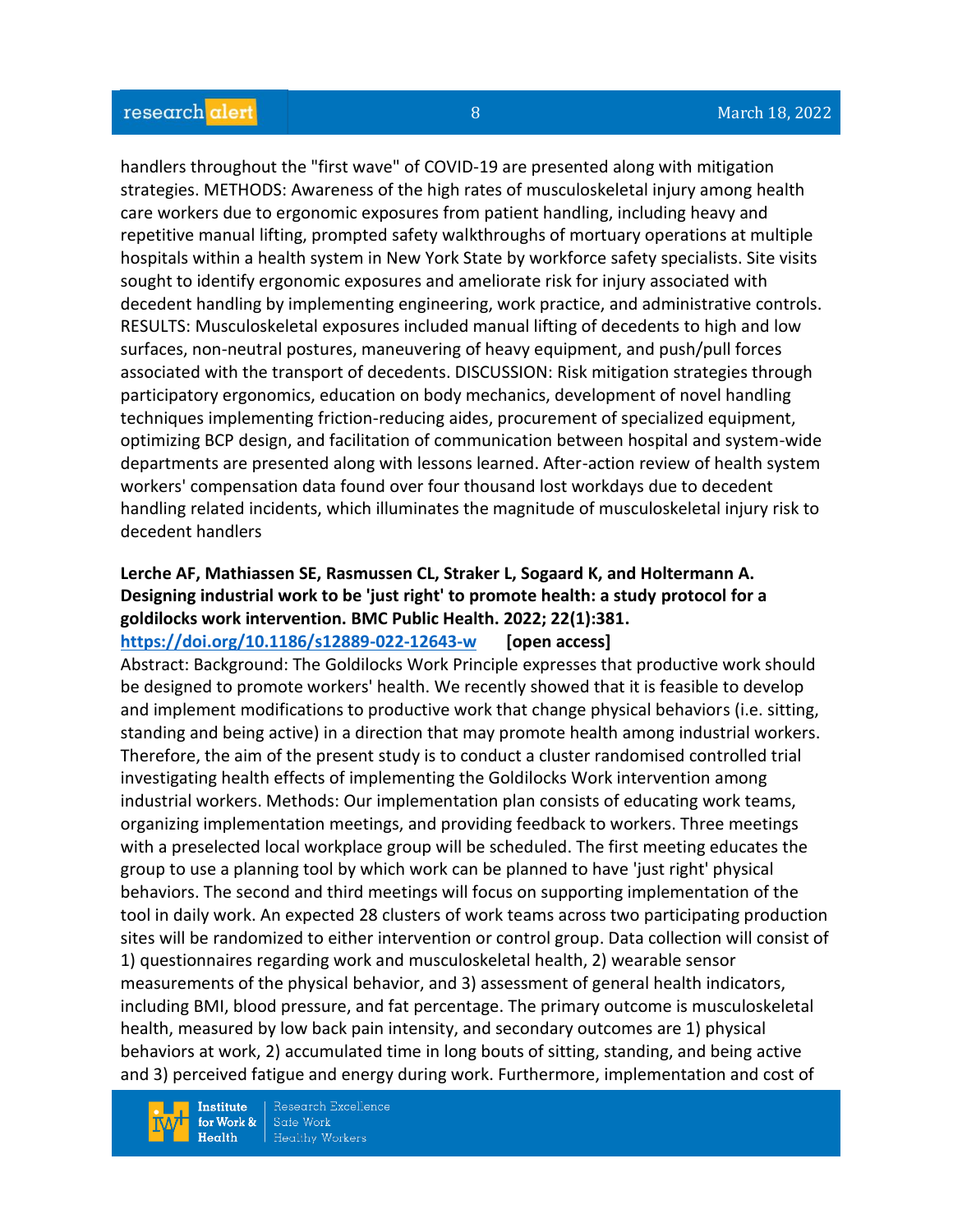the intervention will be evaluated based on questionnaires and data from the planning tool completed by the workers. Discussion: This study will evaluate the effectiveness and implementation of a 12 - weeks Goldilocks Work intervention with the aim of improving musculoskeletal health among industrial workers. The cluster randomized controlled study design and the evaluation of the implementation, results and costs of the intervention will make it capable of contributing with valuable evidence of how productive work may be designed to promote industrial workers' health. Trial registration: Clinical trial registration was assigned 10-09-2021 (ISRCTN80969503). https://doi.org/10.1186/ISRCTN80969503.

## **MacLean KFE, Neyedli HF, Dewis C, and Frayne RJ. The role of at home workstation ergonomics and gender on musculoskeletal pain. Work. 2022; 71(2):309-318. <https://doi.org/10.3233/WOR-210692>**

Abstract: BACKGROUND: The recent mandate for university faculty and staff to work-fromhome (WFH) during the COVID-19 pandemic has forced employees to work with sub-optimal ergonomic workstations that may change their musculoskeletal discomfort and pain. As women report more work-related musculoskeletal discomfort (WMSD), this effect may be exacerbated in women. OBJECTIVE: The purpose of this study was to describe university employee at-home office workstations, and explore if at-home workstation design mediates the effect of gender on musculoskeletal pain. METHODS: University employees completed a survey that focused on the WFH environment, at home workstation design and musculoskeletal pain. Descriptive statistics and regression analysis were used to analyze the responses. RESULTS: 61% of respondents reported an increase in musculoskeletal pain, with the neck, shoulders and lower back being reported most frequently. Women reported significantly greater musculoskeletal pain, but this relationship was significantly mediated by poor ergonomic design of the home workstation. Improper seat-height and monitor distance were statistically associated with total-body WMSD. CONCLUSIONS: WFH has worsened employee musculoskeletal health and the ergonomic gap between women and men in the workspace has persisted in the WFH environment, with seat height and monitor distance being identified as significant predictors of discomfort/pain

## **Nielsen ML, Laursen CS, and Dyreborg J. Who takes care of safety and health among young workers? Responsibilization of OSH in the platform economy. Safety Science. 2022; 149:105674.**

**<https://doi.org/10.1016/j.ssci.2022.105674>**

**Runstrom EG, Tinnerberg H, Rosell L, Moller R, Almstrand AC, and Bredberg A. Exploring methods for surveillance of occupational exposure from additive manufacturing in four different industrial facilities. Annals of Work Exposures and Health. 2022; 66(2):163-177. <https://doi.org/10.1093/annweh/wxab070>[open access]**

Abstract: 3D printing, a type of additive manufacturing (AM), is a rapidly expanding field. Some adverse health effects have been associated with exposure to printing emissions, which

**Institute** for Work &  $Heath$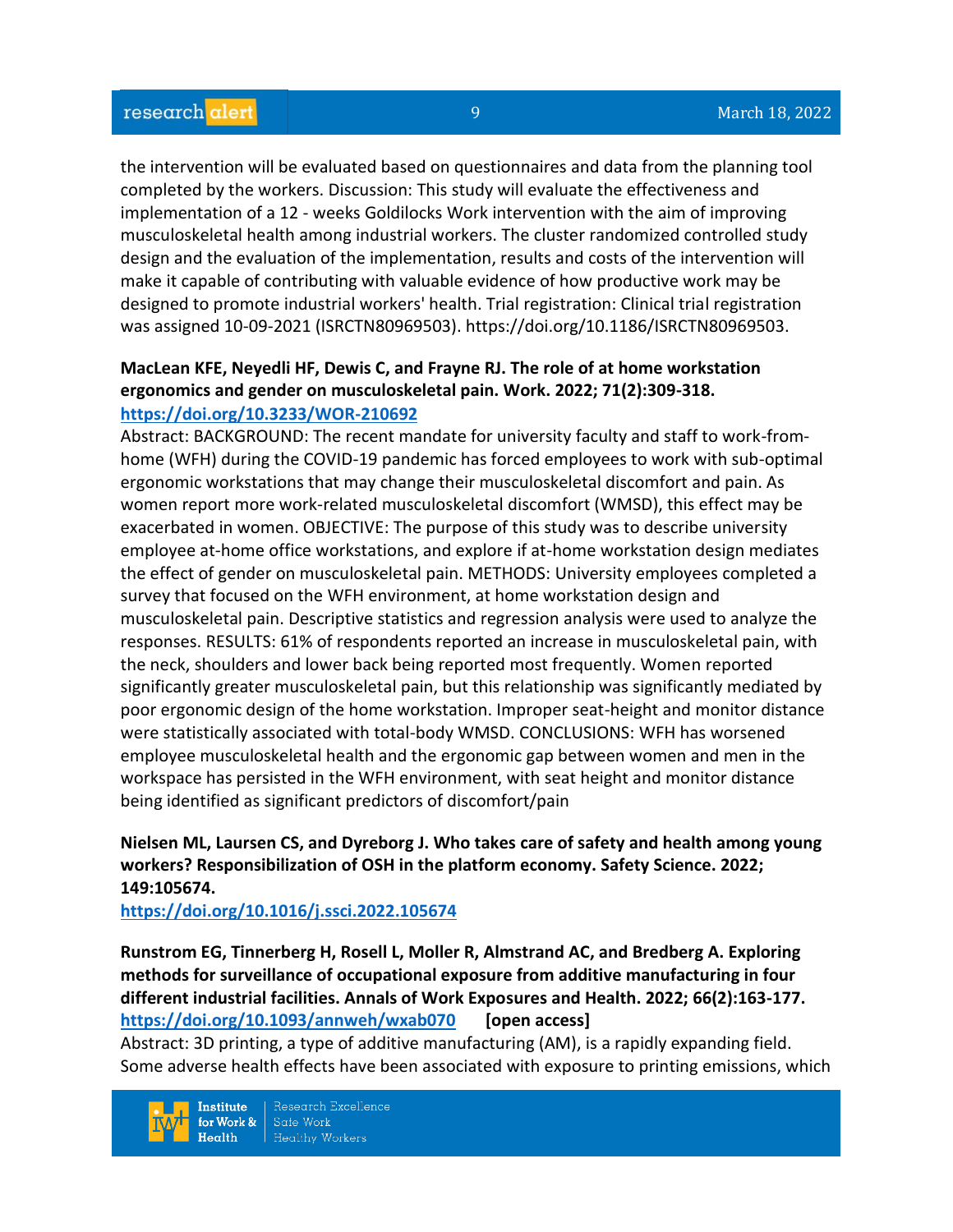makes occupational exposure studies important. There is a lack of exposure studies, particularly from printing methods other than material extrusion (ME). The presented study aimed to evaluate measurement methods for exposure assessment in AM environments and to measure exposure and emissions from four different printing methods [powder bed fusion (PBF), material extrusion (ME), material jetting (MJ), and vat photopolymerization] in industry. Structured exposure diaries and volatile organic compound (VOC) sensors were used over a 5-day working week. Personal and stationary VOC samples and real-time particle measurements were taken for 1 day per facility. Personal inhalable and respirable dust samples were taken during PBF and MJ AM. The use of structured exposure diaries in combination with measurement data revealed that comparatively little time is spent on actual printing and the main exposure comes from post-processing tasks. VOC and particle instruments that log for a longer period are a useful tool as they facilitate the identification of work tasks with high emissions, highlight the importance of ventilation and give a more gathered view of variations in exposure. No alarming levels of VOCs or dust were detected during print nor post-processing in these facilities as adequate preventive measures were installed. As there are a few studies reporting negative health effects, it is still important to keep the exposure as low as reasonable

## **Sikora A, Schneider G, Wegewitz U, and Bultmann U. Employees receiving inpatient treatment for common mental disorders in Germany: factors associated with time to first and full return to work. Journal of Occupational Rehabilitation. 2022; 32(1):114-127. <https://doi.org/10.1007/s10926-021-09985-4>[open access]**

Abstract: Purpose In Germany, return to work (RTW) after inpatient treatment for common mental disorders (CMDs) is a complex process at the intersection of the mental healthcare system and the workplace. This study examined (1) the time to first and full RTW and (2) associated factors among employees receiving inpatient treatment for CMDs. Methods In this prospective cohort study, employees receiving inpatient psychiatric or medical rehabilitation treatment for CMDs were interviewed by phone during their last week before discharge. Follow-up interviews were conducted after 6, 12, and 18 months. Health-, personal, and work-related factors were used from baseline measurement. Parametric survival analysis was conducted to identify factors associated with time to first and full RTW. Results A total of N = 269 participants who stayed at a psychiatric clinic or a medical rehabilitation facility were included. Almost all participants (n = 252, 94%) from both treatment settings reported a first RTW and a full RTW. The time to first and full RTW was shortest among participants from medical rehabilitation (both median 6 days) and longer among participants from psychiatric treatment (median 17 days to first RTW and 73 days to full RTW). While only health-related and personal factors were associated with time to first RTW, leadership quality and needed individual RTW support were associated with time to full RTW. Conclusions More attention to work accommodation needs for RTW in clinical practice and coordinated actions towards